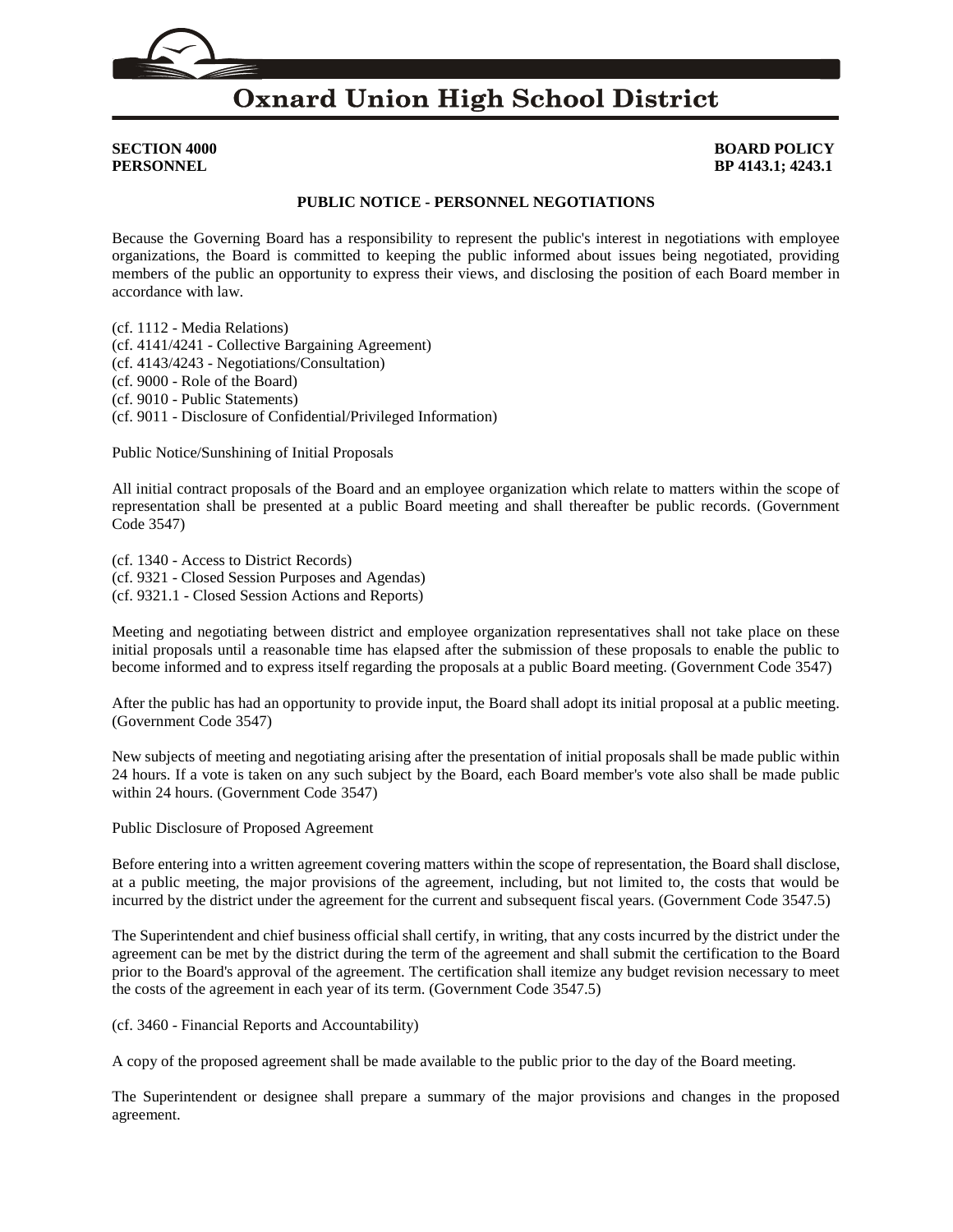Legal Reference: EDUCATION CODE [42130](http://gamutonline.net/displayPolicy/131545/4)[-42134](http://gamutonline.net/displayPolicy/131550/4) Financial reports and certifications GOVERNMENT CODE [3540.2](http://gamutonline.net/displayPolicy/144410/4) Meeting and negotiating in public educational employment [3547](http://gamutonline.net/displayPolicy/144430/4) Proposals relating to representation; informing public [3547.5](http://gamutonline.net/displayPolicy/144431/4) Major provisions of agreement with exclusive representative CODE OF REGULATIONS, TITLE 8 [32075](http://gamutonline.net/displayPolicy/296065/4) PERB regional office defined Management Resources: WEB SITES CSBA: [http://www.csba.org](http://www.csba.org/) California Department of Education: [http://www.cde.ca.gov](http://www.cde.ca.gov/) Fiscal Crisis and Management Assistance Team: [http://www.fcmat.org](http://www.fcmat.org/) Public Employment Relations Board: [http://www.perb.ca.gov](http://www.perb.ca.gov/) School Services of California: [http://www.sscal.com](http://www.sscal.com/)

ADOPTED: 04/27/83 REVISION/REDESIGNATION: 10/27/93 - (BP 428 - Public Notice for Negotiations); REVISION: 05/09/18